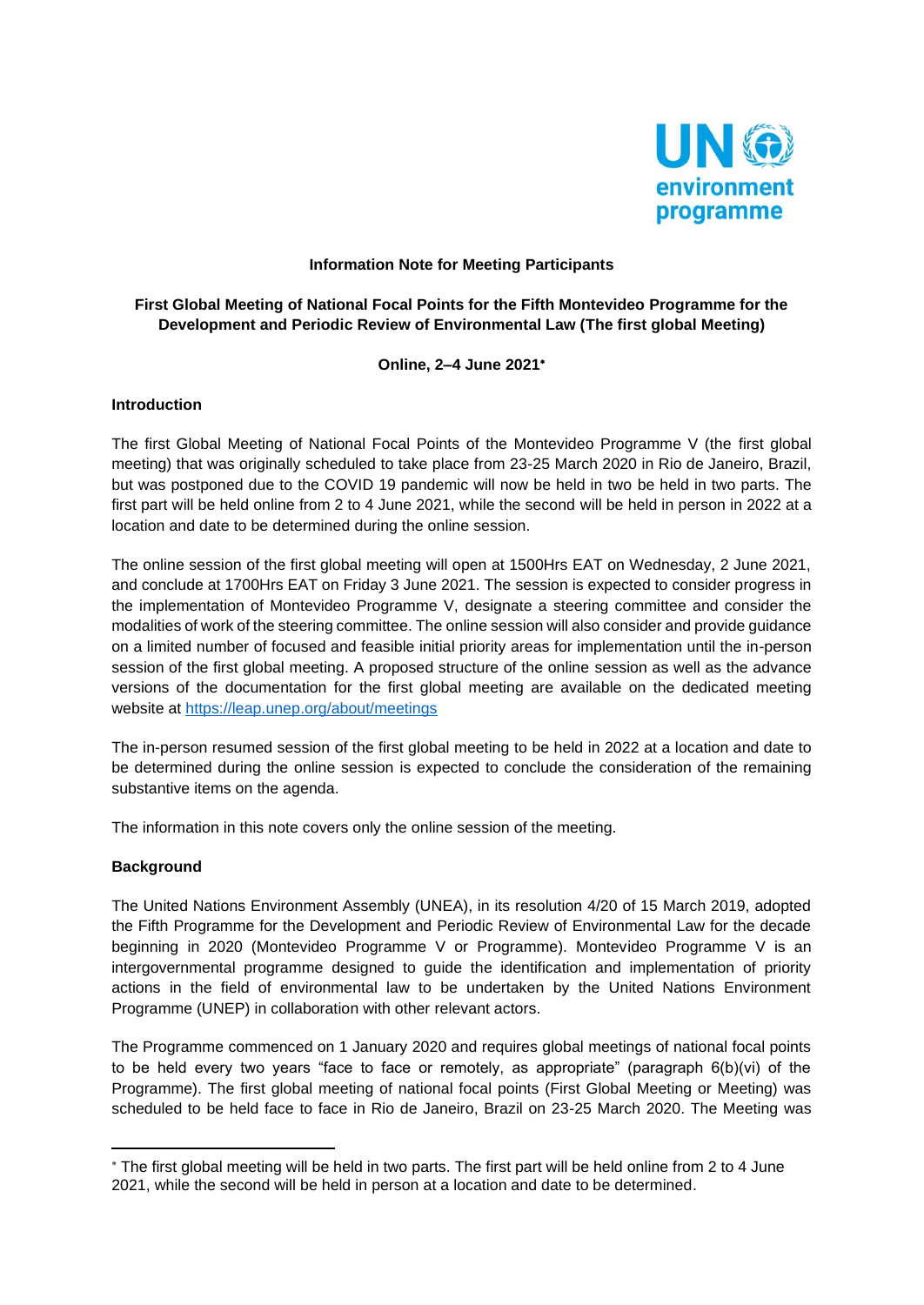however postponed due to the COVID-19 pandemic and tentatively rescheduled to take place in Nairobi at the headquarters of UNEP from 7 to 9 September 2020. This was again postponed due to the ongoing pandemic and hence the decision to hold it in two sessions in 2021 (online session) and the in-person session at a location and date to be determined.

Further background and meeting documentation have been uploaded at the dedicated meeting website at<https://leap.unep.org/about/meetings>

### **Confirmation of participation**

All participants, including representatives of United Nations entities, specialized agencies and other intergovernmental organizations and international non-governmental organizations are encouraged to confirm their participation in advance of the online meeting. A link for the online session of meeting is available on the dedicated website of the meeting and will also be sent by email to meeting participants.

# **Online Meeting Platform for the first global meeting**

The online session of the meeting will be organized through Interprefy, a remote simultaneous interpretation platform, with interpretation in all six UN official languages. More information about the platform is available at https://www.interprefy.com/. A user guide in six languages is also available on the dedicated website of the meeting under the tab "Documents".

To avoid technical problems during the online meeting, we strongly encourage participants to log in at least 30 minutes before the start of the meeting to check their audio and video quality.

The platform supports around 300 speakers (able to raise their hand and take the floor) and 1,000 viewers (able to follow the session but unable to take the floor). The online session of the meeting will have separate links for speakers and viewers. Given the limit of 300 speakers, we would like to request participants to participate in the discussions through one delegate who will take the floor. Remaining delegates can follow the sessions as viewers.

### **Recommended practices for participants during the online session**

Remote meetings are very different from in-person meetings. Please bear in mind that communicating through an interface platform adds an extra layer of complexity to any interaction. With the objective of offering the best quality interpretation possible, and helping speakers to communicate their message more effectively, the Interpretation Service has identified a set of practices to contribute to the smooth conduct of meetings.

### a) Internet connection

- Use of an ethernet cable, connecting directly to the modem, instead of WiFi, is strongly recommended.
- Participants who wish to take the floor are strongly advised to connect via a computer, not via a tablet or smart phone.

b) Microphone